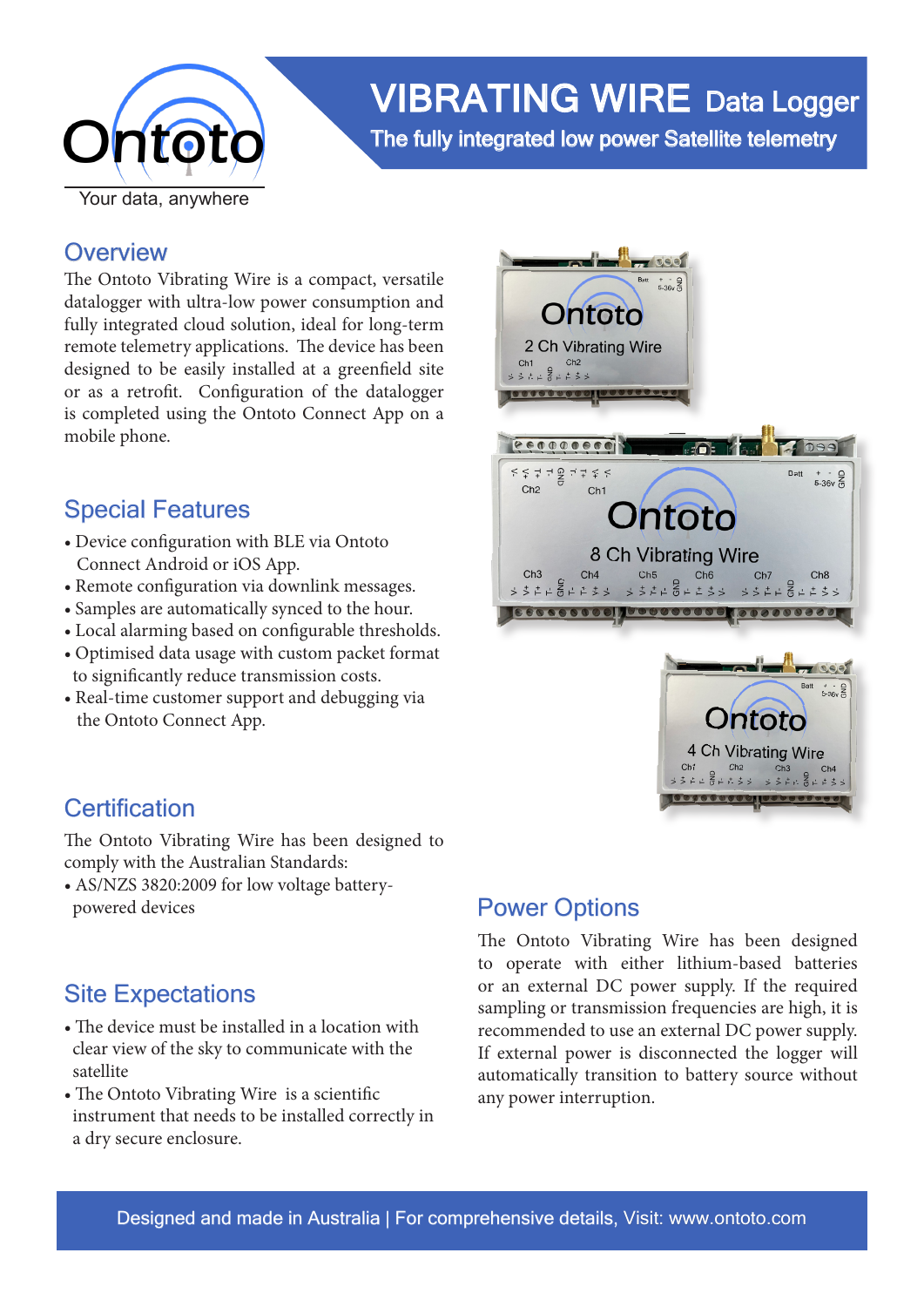# Technical Specifications

| Power-Sources             | • 5-36 V external DC input<br>• 3×3.6 V D-cell lithium battery pack                                                                                                             |  |  |
|---------------------------|---------------------------------------------------------------------------------------------------------------------------------------------------------------------------------|--|--|
| Battery                   | • Voltage: 3.6 V<br>• Capacity: 3 x 14000mAh<br>• Temperature range: $-55^{\circ}$ C to $+80^{\circ}$ C<br>• Long shelf life: less than 1% self-discharge rate at 25°C per year |  |  |
| Battery life*             | $\bullet$ 10 years<br>*sampling 8 channels every 4 hours, transmitting once every three days                                                                                    |  |  |
| <b>Excitation voltage</b> | $• 5-12 V$                                                                                                                                                                      |  |  |
| Transmission              | • Satellite via Iridium band (1616-1626 MHz)                                                                                                                                    |  |  |
| Memory                    | • 128MB NAND flash memory, up to 8 million samples of local storage                                                                                                             |  |  |
| Bluetooth                 | $\bullet$ BLE 4.2                                                                                                                                                               |  |  |
| Clock accuracy            | $\bullet$ +/- 2 seconds per day, automatically resynced on a transmission                                                                                                       |  |  |
| Operating temperature     | $\bullet$ -40°C to +80°C                                                                                                                                                        |  |  |
| Dimensions                | • 8 channels: 155 x 85 x 30 mm<br>• 2 and 4 channels: 105 x 85 x 30 mm                                                                                                          |  |  |
| Weight                    | • 8 channels: 200 grams<br>• 2 and 4 channels: 140 grams                                                                                                                        |  |  |

# Vibrating Wire Specifications

| Parameter                      | Value                                       | Unit            | Resolution |  |
|--------------------------------|---------------------------------------------|-----------------|------------|--|
| <b>VW Reading</b>              |                                             |                 |            |  |
| Frequency range                | 250 to 6500                                 | Hz min/max      | $0.01$ Hz  |  |
| Reading accuracy               | 0.001%                                      |                 |            |  |
| Frequency estimation<br>method | <b>FFT</b>                                  |                 |            |  |
| <b>Temperature Reading</b>     |                                             |                 |            |  |
| Sensor type                    | Configurable, default<br>NTC <sub>3</sub> K |                 |            |  |
| Reading accuracy               | $\pm 0.1$                                   | $\rm ^{\circ}C$ | $0.1$ °C   |  |

Vibrating Wire Satellite Data Logger | Remote Telemetry Data Logging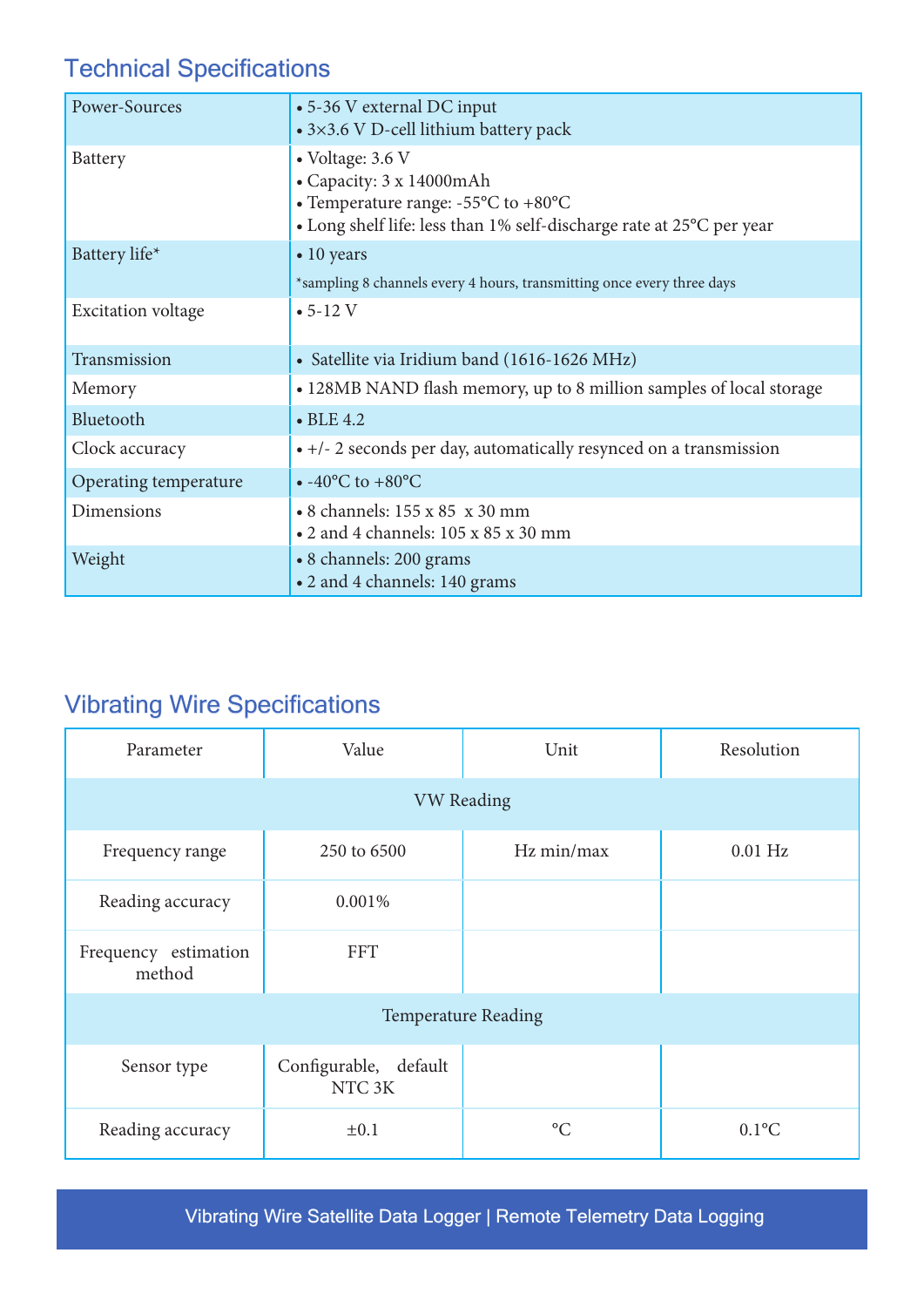### Software-as-Service Free Ontoto Web Portal For User

The Ontoto Web Portal is a free and fully integrated cloud platform.

The features of this portal include:

- Remote configuration for all devices, for example configuring sampling and transmission periods, alarm thresholds and firmware updates.
- View raw and derived data in customisable charts.
- Custom charts can be configured to compare data between multiple data loggers.
- Generate and send customised reports according to client requirements.
- Data from grouped devices can be downloaded into a single CSV file.
- Static water level from Australian Height Datum (AHD), Below Top of the Column (BTOC) and custom datum is derived by using the water level above sensor and dip info entered via mobile app.
- Create and manage users.
- Track and notify device health:
	- » Data fault detection.
	- » Missed reporting cycle detection.
	- » Device malfunction detection.
	- » Site wakeup detection.
	- » Device status and battery, signal strength.
- Data forwarding to SCADA systems via FTP, SFTP and API.

### Software-as-Service Device Management Portal

Ontoto develops partnerships with all its clients to enhance their experience of managing their data. For clients with a larger number of users and devices, access is provided to Ontoto's free Device Management Portal. This provides all the functionality of the Ontoto Web Portal with additional features to enable advanced management of devices, including:

- Quality assurance.
- Firmware update management.
- Debug log Information.
- SIM and data usage management.
- Device production record.
- User management.
- Support ticket system.
- Billing system.

### Ontoto Connect App (iOS and Android)

The Ontoto Connect mobile app allows onsite management of the data logger to be undertaken wirelessly via BLE. There is no need to connect a laptop directly to the device.

The key features of the Ontoto Connect App are:

#### • Data logger configuration

 Configure the device name, sampling period, transmission period, and alarm threshold.

#### • Firmware update

 Available firmware updates can be downloaded from the Ontoto server and uploaded to the device.

#### • Sensor Test

 The device will scan through each connected sensor. The measurements of each sensor and any detected errors will be displayed.

#### • Network Test

Tests for Satellite connectivity and signal strength and displays any detected faults.

#### • Update the device location

The location of the device will be updated with the GPS coordinates of the phone and transmitted to the Ontoto Web Portal.

#### • Read data log

 The device stores all recorded data in persistent memory for redundancy and auditing purposes. The data log is processed into a CSV file.

#### • Real-time debug log streaming

 While using the app, the debug log received from the device is automatically streamed to the Ontoto server, allowing for seamless debugging during deployment.

### **Warranty**

Ontoto Pty Ltd will warrant the entire product (excluding the batteries) for 5 years from the date of delivery for parts and labour.